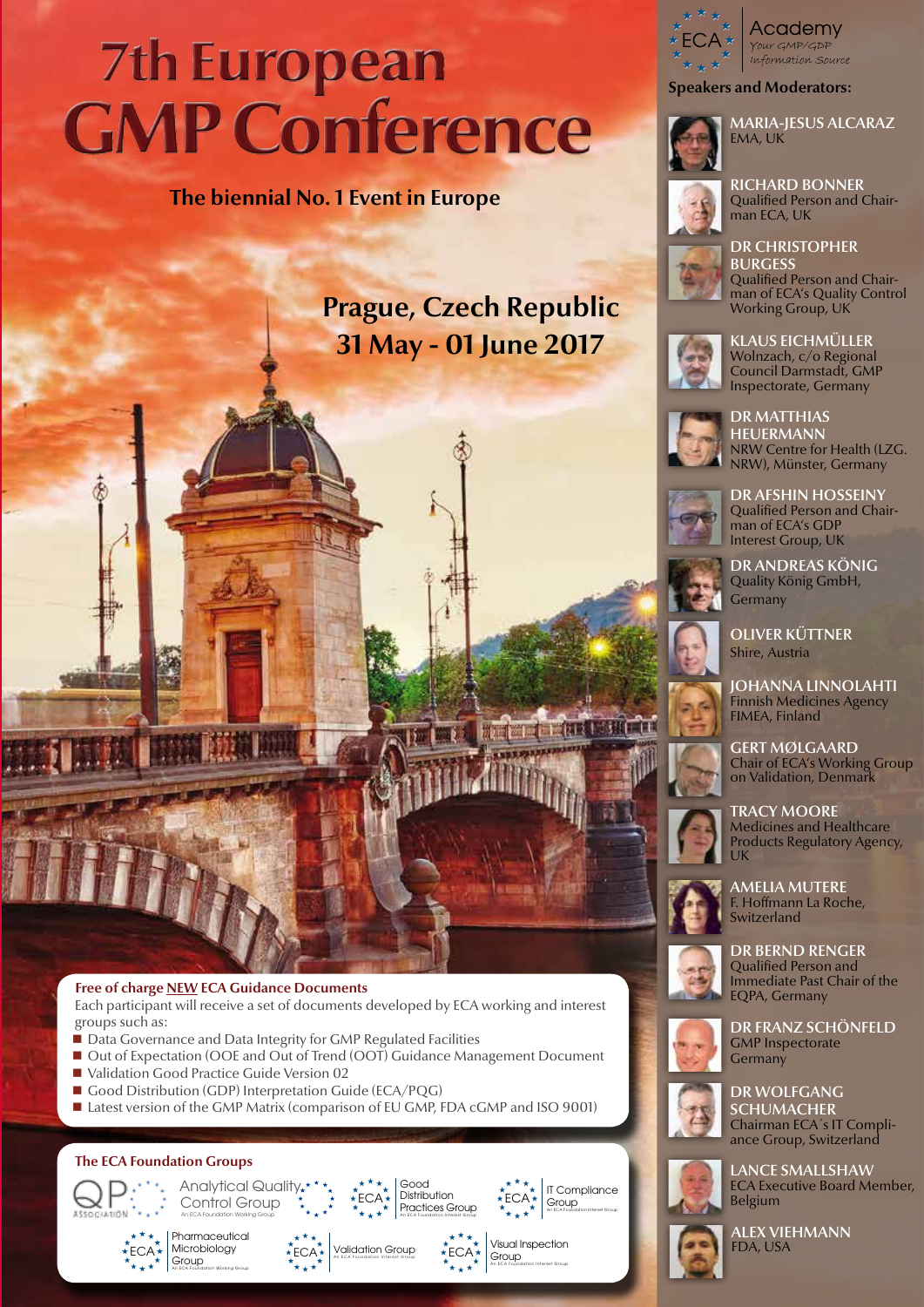# **7th European GMP Conference – Industry meets inspectorates**

#### **Objectives**

The EU GMP Conference is only offered every two years. This unique conference will discuss current and planned changes to the GMP regulation. All experts and managers involved in GMP compliance activities will have the opportunity to get a comprehensive GMP update and to talk to the leading experts from industry and authority.

Although EU GMP is in the center of attention, a harmonized approach with cGMP from FDA will also be an important aspect of the agenda. For international operating companies both EU GMP and FDA compliance is important and the corporate quality systems need to cover the regulation of both regions.

The agenda will therefore focus on key GMP compliance developments. Attention will be paid on the implementation of these requirements into pharmaceutical quality systems. The ECA Foundation's objective is to support industry, and therefore current activities as well as guidance documents and SOPs are presented during this conference.

Each Session will have speakers from industry and inspectorates to discuss both expectations and implementation aspects.

We wish you a successful and interesting conference.

Yours sincerely,

Richard M. Bonner Chairman of the ECA Advisory Board

#### **Target Group**

The conference is of particular interest for GMP experts of pharmaceutical companies (e.g. QA, QC, production, distribution, regulatory affairs, validation), of GMP inspectorates and Regulatory Authorities.

# **Programme**

**WELCOME Introduction – Update ECA** Richard Bonner, Chairman ECA

# **Session I Current Initiatives in EU and FDA**



Moderator: Richard Bonner

This session will discuss the latest changes and current initiatives in EU GMP and FDA GMP regulation



#### **Update from recent EU GMP changes**

- Latest Changes in EU Regulations
- Latest Revisions of the EU GMP Guide and its Annexes
- New EMA Guidelines with impact to GMPs
- Look over the Pond Important GMP developments in the US

DR BERND RENGER, QP AND IMMEDIATE PAST CHAIR OF THE EQPA



## **The new EU/US Mutual Recognition Agreement**

- Details of the new agreement
- $\blacksquare$  Consequences for EU and FDA Inspections
- $\blacksquare$  Transitory Provisions
- Maria-Jesus Alcaraz, EMA UK



#### **Doing business with companies that operate outside of the EU/FDA zones**

- $\blacksquare$  How do I know if the company is producing using equivalent GMPs
- Do cultural differences matter?
- $\blacksquare$  How will I know if anything goes wrong?
- What if I am purchasing through a broker?
- What is my QP responsible for?

Richard Bonner, Chairman ECA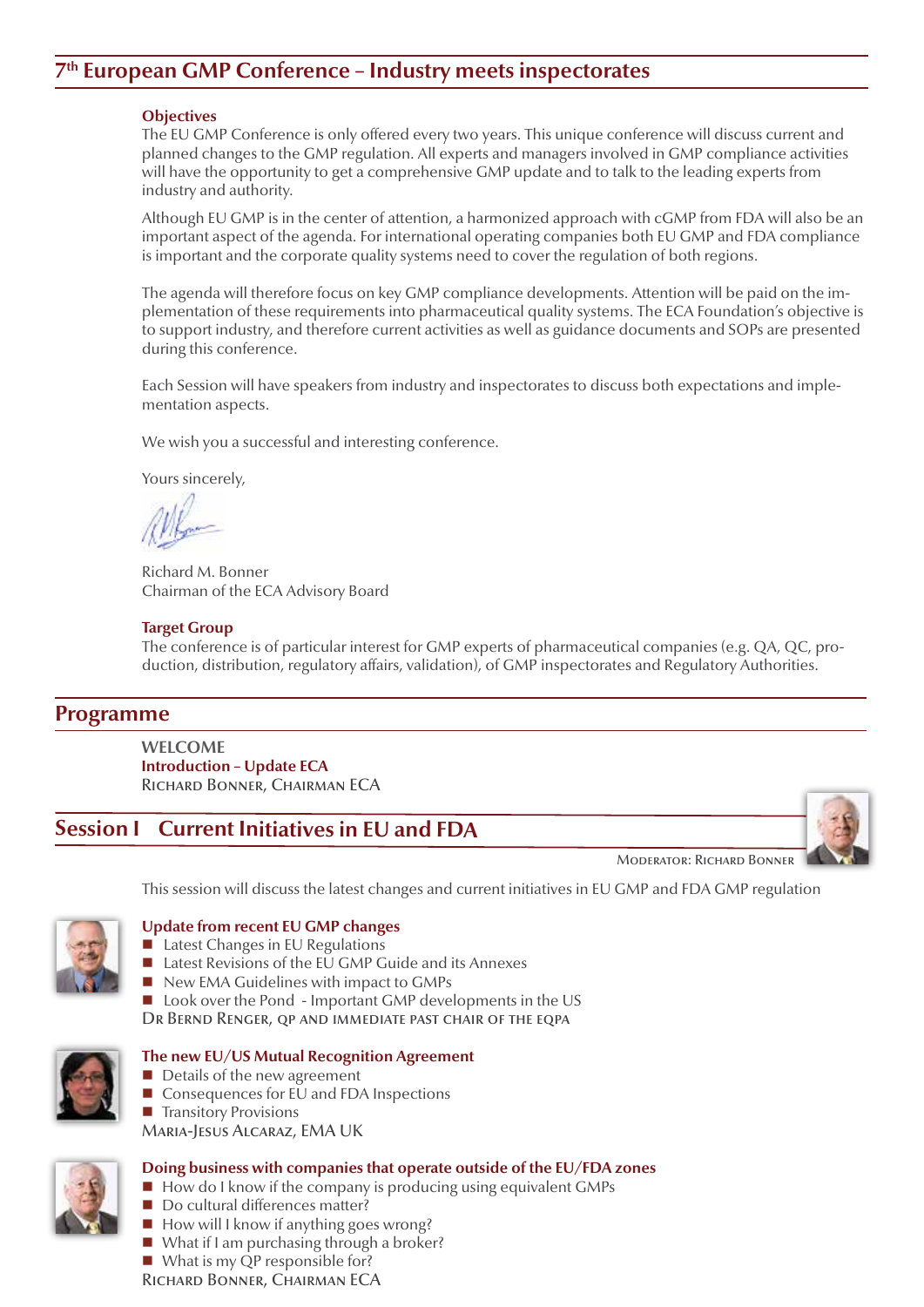Moderator: Dr Wolfgang Schumacher



Data Integrity is one of the top topics since some years. Data Integrity is not very detailed described in the EU GMP Guide. So some national authorities (e.g. MHRA) published interpretations about Data Integrity. Also the FDA has published a Guideline on it. The current status regarding Data Integrity is discussed in this session.



#### **MHRA's view about Data Integrity, Typical problem areas and findings, MHRA Guidance document on Data Integrity**

- Data Integrity Governance
- Are we seeing changes in the perception of Data Integrity?
- $\blacksquare$  The good, the bad, the ugly and the shining stars
- Guidance and where next?

Tracy Moore, GMP Inspectorate



# **Implementation of a company wide data integrity program**

- Elements to be covered
- How to identify GAPs in QC Labs and Production
- Communication and Training of employees

Amelia Mutere, F. Hoffmann-La Roche



# **ECA's Data Integrity Guideline**

- Overview of Data Integrity Interest Group
- Generation process of this guidance document
- Structure and content
- Current status and next steps

Dr Wolfgang Schumacher, Head ECA's IT Group

# **Session III Quality Oversight**

Moderator: Dr Afshin Hosseiny

Recent FDA Warning Letters often mention 'lack of Quality Oversight'. What is the European perspective on this subject? Could the FDA requirement on 'Quality Metrics' also be used as indicator for quality oversight? These questions will be discussed in this session.



## **Update on FDA´s new Quality Metrics Guideline**

- $\blacksquare$  Explore the specific details that are new and different in the revised draft guidance, including metrics, definitions and reporting strategies.
- Overview of the FDA's plans for compiling and analyzing the metrics data from pharmaceutical companies.

Summary of short and long-term plans for quality metrics.

Alex Viehmann, FDA



# **Measuring and Monitoring of Quality Assurance: Regulatory Expectations**

- $\blacksquare$  Legal requirements EU and international
- $\blacksquare$  Links to ICH Q8, Q9 and Q 10 Quality oversight
- Authority requirements
- **Examples**

DR FRANZ SCHÖNFELD, GMP INSPECTORATE

## **Quality Oversight – how to make it successful?**

- **Building Quality Culture**
- Use of existing Systems
- $\blacksquare$  Benefits from using KPI Implementation in a pharmaceutical company
- $\blacksquare$  Regulatory expectations
- Case Study

Dr Andreas König, Quality König GmbH

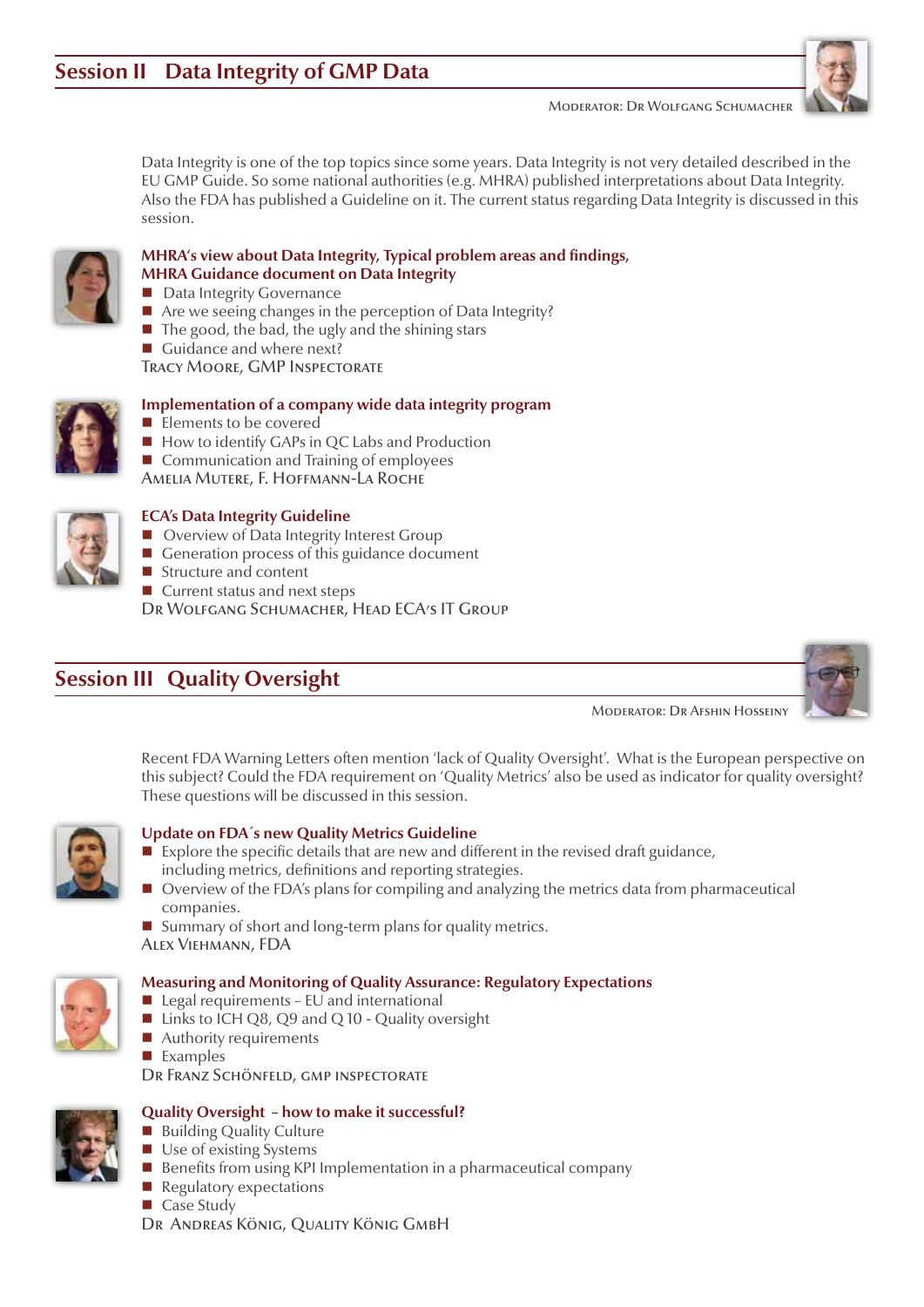Moderator: Lance Smallshaw



Recent developments in GMP have focussed on statistics which involves taking large samples to assist with understanding of the processes. On the other hand Pharma industry is keen to reduce the number of samples due to costs. An EU inspector will give an overview on (statistical) GMP sampling requirements where an Industry representative will provide practical solutions for reduced sampling.

#### **Sampling – View of an EU GMP Inspector**

- API and finished goods sampling und testing
- **EU GMP Guide sampling requirements** 
	- ◊ Part 1, Chapters 4, 5, 6
	- ◊ Part 2, Chapter 7
	- ◊ Annexes
- Other regulations
	- ◊ US / FDA Requirements
- Supplier qualification and audits
	- ◊ Reduced testing
	- ◊ Statistical sampling
- **Findings**

DR MATTHIAS HEUERMANN, GMP INSPECTORATE



- Sampling plans
- $\blacksquare$  How to define sample size for
	- ◊ APIs
	- ◊ Excipients
	- ◊ Primary Packaging Material ◊ Secondary Packaging Material
- When can sampling be reduced?
- $\blacksquare$  How to deal with deviations?

Oliver Küttner, Shire

# **Session V Interest Group Meetings – Be involved in the next steps**

**Sampling strategies for raw materials and packaging materials in pharmaceutical**

Moderators: Dr Afshin Hosseiny/ Johanna Linnolahti Gert Mølgaard/Klaus Eichmüller Dr Christopher Burgess/ Dr Matthias Heuermann

Get involved in the ECA Working Groups. Each delegate will be invited to discuss the upcoming developments with the Chair/Co-Chairs of the working groups.

#### **Agenda**

You can address topics of interest for you and you can provide feedback on the currently planned activities. It is the aim of the Working Group to provide a platform of discussion with both colleagues from industry and regulatory authorities.

**Parallel-Sessions:**

**Working Group Validation**

**Working Group Quality Control (fully booked)**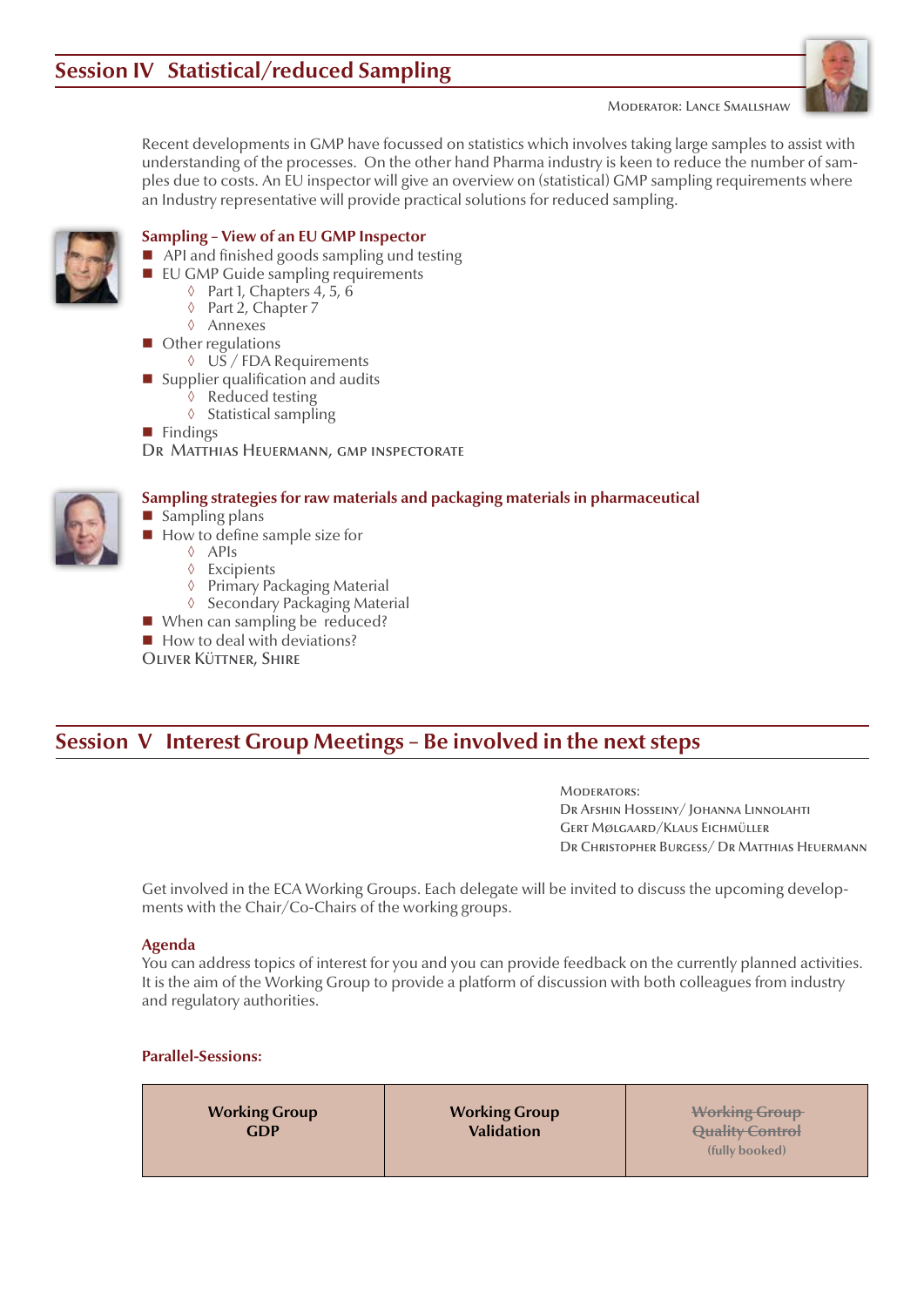#### **Good Distribution Practice – Implementation Challenges**

Moderator: Dr Afshin Hosseiny, / Johanna Linnol

This interactive session will offer opportunity for the participants to discuss some of the key challenges they face for implementation of the EU GDP requirements, for example:

- What is expected for product segregation in a warehouse is electronic segregation sufficient? If so what are the expectations?
- What level of computer validation is appropriate for the wholesalers?
- How to qualify distribution of the medicines, whilst demonstrating compliance?
- Is maintaining product label claim conditions during transportation necessary? What evidence is expected from the regulators to demonstrate compliance?
- What level of training and education required for the RPs, if an RP is not a pharmacists, does he/she need to have additional training? Why?

#### **Next generation Qualification and Validation – Implementation of the new EU GMP Annex 15**

Moderators: Gert Mølgaard, Klaus Eichmüller

This interactive session will offer opportunity for the participants to discuss some of the key challenges and opportunities for implementation of the new EU GMP Annex 15, for example:

- What is expected for qualification documentation from FAT, SAT, IQ, OQ, PQ etc.?
- What documentation can involve equipment suppliers, engineering services etc. in the future?
- How do you link the qualification documentation with the Process Validation?
- How do you establish a solid program for Ongoing Process Verification?
- What is the impact for the future of Product Quality Review

**Are you in control? Trend analysis as part of the Quality Management System**



Moderators: Dr Matthias Heuermann, Dr Christopher Burgess

This interactive session will offer participants to discuss some of the key compliance challenges from both a regulatory and technical perspective in a workshop following two presentations by a GMP inspector and the chairman of the ECA Analytical Quality Control Interest Group.

- **Presentation; The importance of trend analysis in a QMS and** what a regulatory inspector looks for *Dr Matthias Heuermann LZG.NRW, Germany*
- **Presentation; Practical approaches to and tools for trend** analysis; an overview of the new ECA AQCWG OOT &OOE guideline [Copy provided]
- *Dr Christopher Burgess Chairman ECA AQCIG* This facilitated , How much do we need to do' workshop session will allow participants to share and discuss their approaches and issues with Product Quality Reviews particularly with regard to what to trend and how to trend it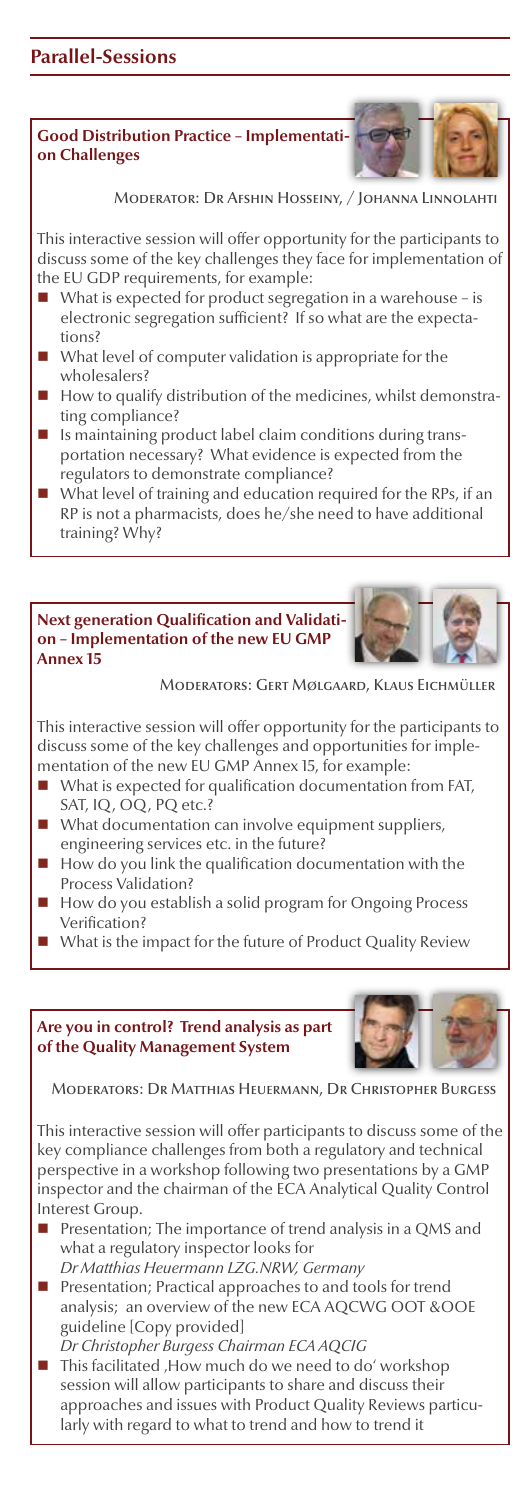# **Social Event**

On 31 May, participants and speakers are cordially invited to a social event. This is an excellent opportunity to share your experiences with colleagues from other companies in a relaxed atmosphere.



# **Conference Material**

#### **Important Information!**

Just prior to the conference you will get access to a download area where you will find the presentations as PDFs. Presentations will be uploaded up to the Congress Conference as they become available. We hope for your understanding, though, if individual presentations are not available for download due to restrictions from the authors.

Please keep in mind that the **conference materials will not be available as print outs** in a folder and there will be no on site opportunity to get presentations printed.

# **Free of charge NEW ECA Guidance Documents**

Each participant will receive a set of documents developed by ECA working and interest groups such as:

- Data Governance and Data Integrity for GMP Regulated Facilities
- Out of Expectation (OOE and Out of Trend (OOT) Guidance Management Document
- Validation Good Practice Guide Version 02
- Good Distribution (GDP) Interpretation Guide (ECA/ POG)
- Latest version of the GMP Matrix (comparison of EU GMP, FDA cGMP and ISO 9001)

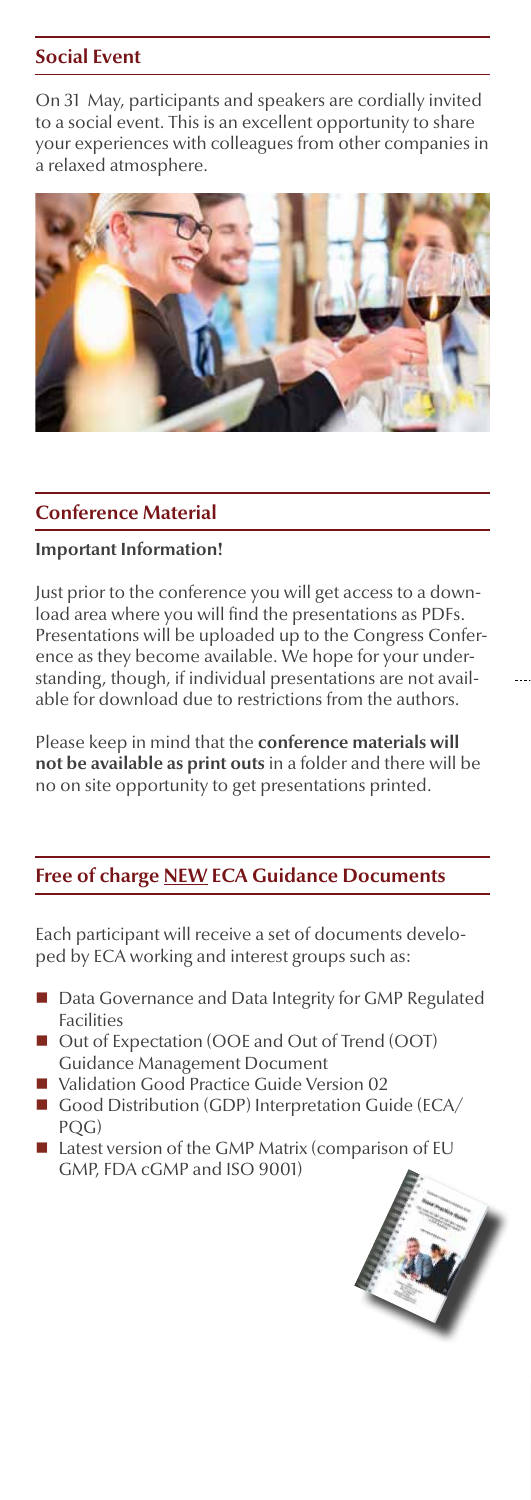# **Speakers and Moderators**

#### **Richard Bonner**

#### **Qualified Person, Chairman ECA, UK**

Dick has been working with Eli Lilly and Company, UK, for many years and is currently Chairman ECA and Member of ECA's Executive Board.

#### **Dr Christopher Burgess**

#### **Qualified Person, Chaiman ECA Quality Control Interest Group, UK**

Chris has been working in the pharmaceutical industry for many years and is currently among others Chairman of ECA's Quality Control Interest Group, member of ECA´s Extended Board and member of ECA´s Task Force on Data Integrity.

#### **Klaus Eichmüller**

#### **Wolnzach, c/o Regional Council Darmstadt, GMP Inspectorate, Germany**

Since 1996 he is working in the afield of GMP Inspections of manufacturer of medicinal products and importers. He is Head of the Inspectorate for Drug Products, APIs, Blood Products and Tissues in Hesse.

#### **Dr Matthias Heuermann**

#### **NRW Centre for Health (LZG.NRW), Münster, Germany**

Since 1995 Dr Heuermann is involved in national and international GMP inspections with a focus on QC laboratories and QA systems. He is head of the Official Medicines Control Laboratory (OMCL) within the NRW Centre for Health of the federal state North Rhine-Westphalia.

#### **Dr Afshin Hosseiny**

# **Qualified Person, Chairman ECA GDP Interest Group, UK**

Afshin looks back to many years with Glaxo Smith Kline in the UK and is Chairman of ECA's GDP Interest Group.

#### **Dr Andreas König**

#### **Quality König GmbH, Germany**

Andreas König is owner of Quality König GmbH and has practical experiences as Senior Vice President Corporate Quality & HSE at Director Manufacturing & Quality at Aenova Holding GmbH, Vice President Global Quality Operations Animal Health at Schering Plough, Global Quality Director at Intervet and Head of QC and QA at Fresenius Kabi.

#### **Oliver Küttner**

#### **Shire, Vienna, Austria**

During the past years, he's been working for Baxter and Baxalta in local and global Quality Management positions. Currently he is in charge of the Material Life Cycle Management for raw-, startingand packaging materials in EU and Asia at Shire.

#### **Johanna Linnolahti**

#### **Finnish Medicines Agency FIMEA, Finland**

Johanna Linnolahti is a Senior Pharmaceutical Inspector at Fimea specialised in GDP. She is also Member of the ECA Authority Advisory Board which supports the GDP Group.

#### **Gert Moelgaard**

#### **Chairman ECA´s Working Group on Validation, Denmark**

Gert Moelgaard has more than 25 years experience in the pharmaceutical and biotech industry, including several years of experience in process control, automation, computer systems validation and process validation as well as process engineering and consulting. Gert is Chairman of the ECA´s Working Group on Validation and member of ECA´s Extended Board.

#### **Tracy Moore**

#### **Medicines and Healthcare Products Regulatory Agency, UK** Tracy is a GMDP Operations manager and Senior Inspector at the MHRA, joining in 2011 after 23 years in Industry. Tracy manages a team of GMDP inspectors and is part of the Agency's Data Integrity strategy and guidance drafting group.

#### **Amelia Mutere**

#### **F. Hoffmann-La Roche, Basel Switzerland**

Ms Mutere is head of Global Quality Inspection Management. She is responsible for Health Authority Inspections in the Roche Sites and CMOs. She also leads the Data Integrity Assurance Initiative Project at Pharma Technical.

#### **Dr Bernd Renger**

#### **Qualified Person, Immediate Past Chairman of the European QP Association, Germany**

Bernd worked for many years in the pharmaceutical industry and is Immediate Past Chairman of the European QP Association (EQPA).

#### **Dr Franz Schönfeld**

#### **Regional GMP Inspectorate, Germany**

Since 2007 he works for the centralised inspectorate for medicinal products of the government of upper Bavaria. He is head of the experts working group 7 for API's and deputy head of the Radiopharmaceutical expert working group at ZLG.

#### **Dr Wolfgang Schumacher**

#### **Chairman ECA´s IT Compliance Group, Switzerland**

He was til July 2017 Head of the department of Quality Computer Systems at F. Hoffmann-La Roche. He is currently Head of ECA´s IT Compliance Group, member of ECA´s Extended Board and member of ECA´s Task Force on Data Integrity.

#### **Lance Smallshaw**

#### **UCB Biopharma sprl, Belgium**

Lance Smallshaw is Global Director of Analytical Strategy for NBEs at UCB in Belgium and Member of ECA's Executive Board.

#### **Alex Viehmann**

#### **FDA, USA**

Alex Viehman is currently Chief (acting) – Quality Intelligence Branch at FDA/CDER/OPQ/OS

## **Special offer with Lufthansa – discounted travel for 7th European GMP Conference attendees**



As an ECA course or conference attendee, you will receive up to 20% discounted travel fares (according to availability).

And as Lufthansa German Airlines offers a comprehensive global route network linking major cities around the world you will most likely be able to benefit from these special prices and conditions. This is how it works: Once you registered for a course or conference you will receive a link together with your registration confirmation. This link will take you to the Mobility Partner Program website where you can enter a code in the "Access to Event Booking" area. This will take you into an online booking platform\* that will automatically calculate the discount offered or provide you with an even better offer if another promotional fare is available. We look forward to welcoming at one of our next events – and we already wish you a pleasant flight!

\*Please note: You may have to enable pop-ups on the Mobility Partner Program website – otherwise the booking platform window will not open.